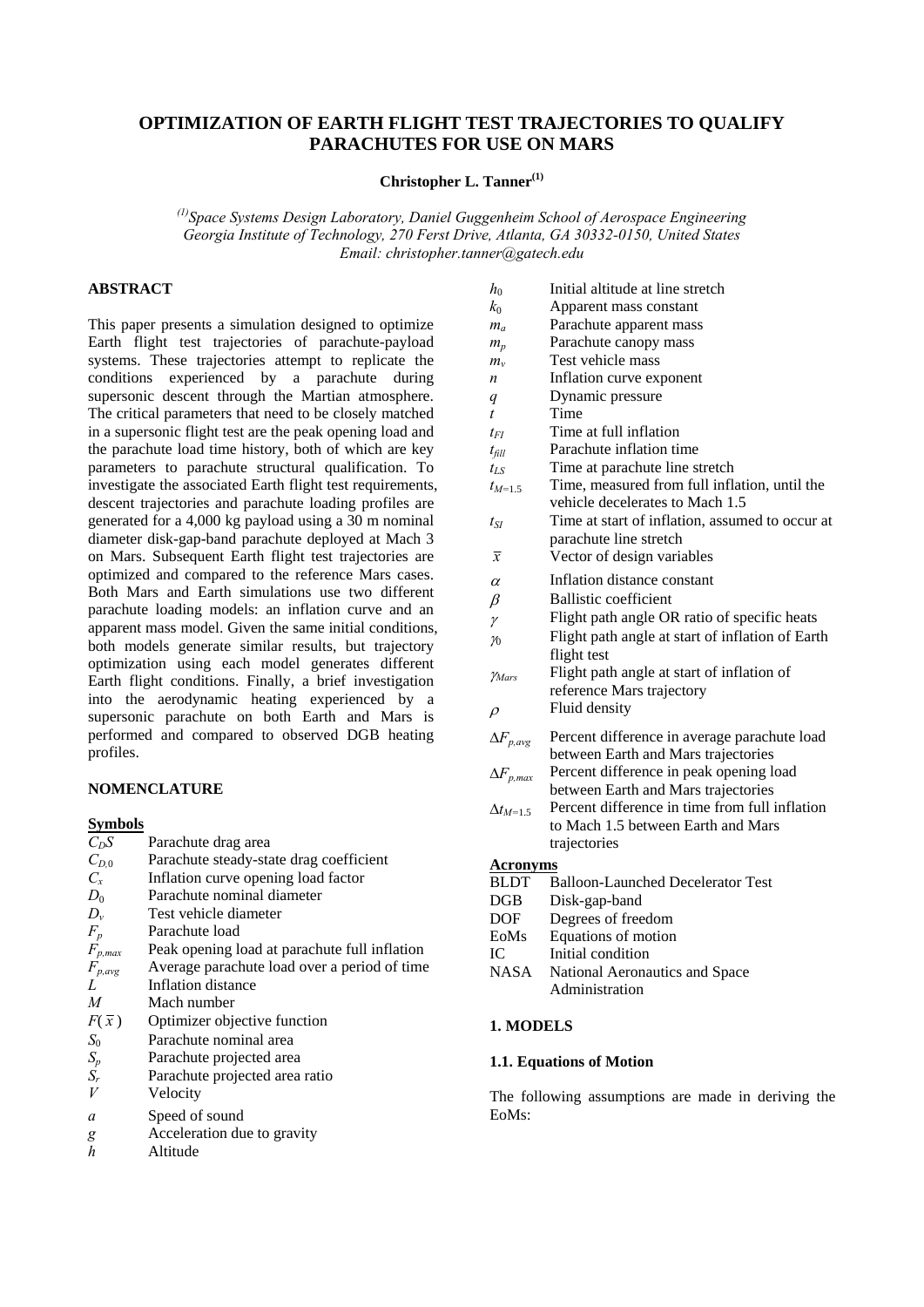- 1) A flat, non-rotating planet with no winds.
- 2) The parachute is rigidly connected to the payload.
- 3) Only drag forces are considered.
- 4) There are only two degrees of freedom, with motion constrained to a single plane.

The EoMs that are used in the trajectory simulation are:

$$
\frac{dV}{dt} = -\frac{\rho V^2}{2\beta} - g\sin\gamma
$$
  

$$
\frac{dy}{dt} = -\frac{g\cos\gamma}{V}
$$
  

$$
\frac{dh}{dt} = V\sin\gamma
$$
 (1)

where *V* is the system's velocity,  $\rho$  is atmospheric density at altitude,  $\beta$  is the system's ballistic coefficient (mass divided by drag area), *g* is the local acceleration due to gravity,  $\gamma$  is the flight path angle (positive above the horizon), and *h* is altitude.

## **1.2. Inflation Models**

l

To capture the force<sup>[\\*](#page-1-0)</sup> associated with the parachute inflation, two separate parachute inflation models are employed: an inflation curve model and an apparent mass model.

The inflation curve model<sup> $\dagger$ </sup> is an empirical inflation model that assumes a given drag area growth profile and that the peak load is related to the steady-state force of the parachute by an assumed opening load factor  $(C_x)$ . Parachute force  $(F_p)$  represented by the inflation curve model is given in Eq. 2.

$$
F_p = \begin{cases} qC_{D,0}S_0C_x \left(\frac{t - t_{SI}}{t_{FI} - t_{SI}}\right)^n + m_p g \sin \gamma & t_{SI} \le t \le t_{FI} \\ qC_{D,0}S_0 + m_p g \sin \gamma & t > t_{FI} \end{cases}
$$
(2)

where *q* is the dynamic pressure,  $C_{D,0}$  is the steadystate parachute drag coefficient,  $S_0$  is the nominal parachute area,  $t$  is time,  $t_{SI}$  is the time at start of inflation,  $t_{FI}$  is the time at full inflation, and *n* is the inflation curve exponent, which defines the drag area growth profile. The accuracy of this method depends on proper selection of values for *Cx* and *n*.

The apparent mass model [[1](#page-7-0)] attempts to improve the physics model of parachute inflation by including effects of the air mass. During the inflation process, the parachute accumulates air mass within and around the canopy – mass referred to as *apparent mass*. This mass becomes part of the parachute-payload system and subsequently vields additional terms in parachute force equation. A revised parachute force equation that accounts for apparent mass is shown in Eq. 3.

$$
F_p = qC_D S + \frac{d}{dt} [(m_a + m_p) V] + m_p g \sin \gamma \tag{3}
$$

where  $C_D S$  is the parachute drag area,  $m_a$  is the apparent mass, and  $m_p$  is the parachute canopy mass. The  $C<sub>D</sub>S$  term is the change in quasi-steady-state drag area of the parachute during inflation and is assumed to be

$$
C_D S = C_{D,0} S_0 S_r \tag{4}
$$

where  $S_r$  is the parachute projected area ratio  $(S_r = S_p / S_{p, \text{max}})$  at a given point during the inflation.  $S_p$ is the parachute's projected area, which changes with time, and *Sp,max* is the maximum projected area, attained at full inflation. The apparent mass is modeled as

$$
m_a = k_0 \rho \left(\frac{\pi D_0^3}{12}\right) S_r^{\frac{3}{2}} \tag{5}
$$

where  $k_0$  is a non-dimensional, empirical constant and the  $\pi D_0^3/12$  term is the volume of a hemisphere of diameter  $D_0$ . Differentiating Eq. 5 with respect to time and assuming that  $d\rho/dt$  is small over the time period of interest, results in

$$
\frac{dm_a}{dt} = \frac{3}{2} k_0 \rho \left(\frac{\pi D_0}{12}\right) S_2^{\frac{1}{2}} \frac{dS_r}{dt}
$$
 (6)

To obtain a parachute force time history, a trajectory providing *q*,  $\rho$ , *V*, and  $C_{D,0}$  time histories is required. The difficulty in implementing this apparent mass model lies in the determination of an appropriate time dependence for  $S_r$  and  $dS_r/dt$  as well as a value for  $k_0$ .

#### **1.3. Inflation Time**

In order to use either of the parachute force models described above, the inflation time of the parachute must be known. Greene[ [2](#page-7-1) ] presents a method to predict a parachute's opening *distance* as a function of the parachute's diameter and Mach number at the start of inflation. Greene's inflation distance (*L*) model is given by

<span id="page-1-0"></span>*Force* is used to denote aerodynamic forces only; *load* is used to denote aerodynamic and nonaerodynamic (i.e. mortar recoil, snatch) forces. Since non-aerodynamic forces are not calculated in this study, aerodynamic forces are used as a surrogate for parachute load.

<span id="page-1-1"></span><sup>†</sup> Obtained from unpublished work by Dr. Juan R. Cruz.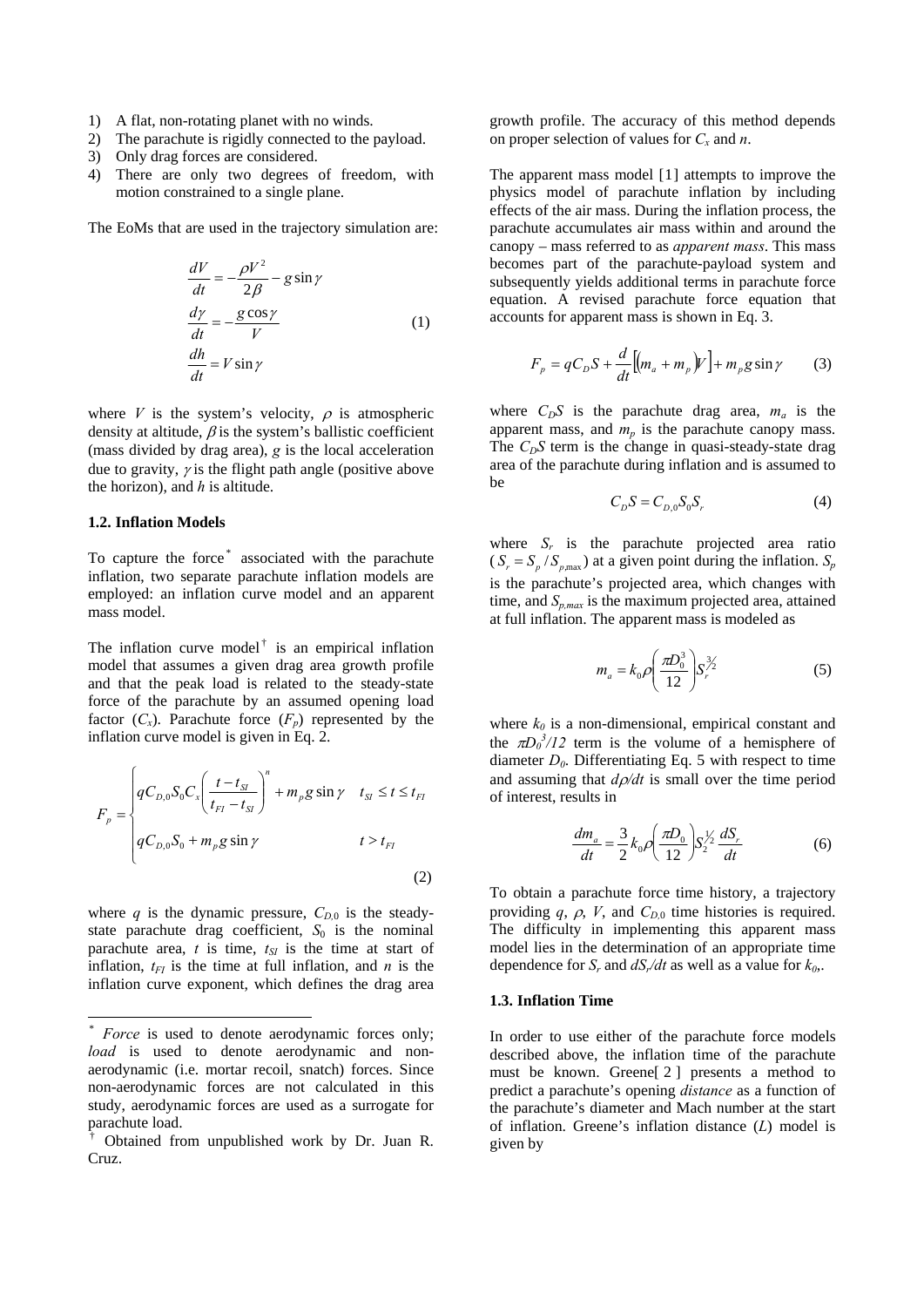$$
L = \frac{(\gamma + 1)M_{\infty}^2}{(\gamma - 1)M_{\infty}^2 + 2} \left(1 + \frac{\gamma - 1}{2}M_D^2\right)^{\frac{1}{\gamma - 1}} \alpha D_0
$$
  

$$
M_D^2 = \frac{(\gamma - 1)M_{\infty}^2 + 2}{2\gamma M_{\infty}^2 - \gamma + 1}
$$
 (7)

<span id="page-2-0"></span>where  $\gamma$  is the ratio of specific heats of the fluid (not to be confused with flight path angle),  $M_{\infty}$  is the freestream Mach number, and  $\alpha$  is an empirical constant dependent on the canopy geometry. Knowledge of a parachute's opening distance is useful in the case of an infinite mass inflation (i.e. constant velocity) as inflation time can be directly estimated from the deployment velocity. This type of inflation is indicative of supersonic parachutes in thin atmospheres, such as that experienced at Mars or in a high-altitude flight test on Earth.

Greene assumed in his analysis that a normal shock exists in front of the parachute canopy during inflation, the velocity of the air inside the canopy is essentially zero, and that the gas behaves as a perfect gas. The assumptions underlying Greene's model have been subject to scrutiny and criticism, however. Wolf [[3](#page-7-1)] argued that the assumption of a normal shock in front of the parachute during inflation is invalid. In Wolf's analysis, the relative mass of the parachute canopy to the air mass contained within the fully-inflated canopy (referred to as the parachute mass ratio) is a key parameter that is absent from Greene's model. In other words, a parachute canopy that has more relative inertia than the fluid contained within the canopy (such as the case in a low-density atmosphere) will experience a slower inflation time. This makes sense physically, as it will take longer for the relatively low inertia air mass to impart movement on the relatively high inertia canopy fabric.

<span id="page-2-1"></span>However, it should be noted that both Greene and Wolf used essentially the same data to calibrate their fundamentally different models. In spite of the differences, both models are capable of reproducing the available data to the same degree of accuracy. This is due to the fact that Mach number and parachute mass ratio effects cannot be separated using the available data. Since both Wolf and Greene appear to be able to predict inflation time with the same accuracy, and Greene's method is substantially easier to implement, Greene's method is employed in this analysis.

## **2. MODEL CALIBRATION AND VALIDATION**

<span id="page-2-2"></span>To determine representative values for each of the model parameters described above, both parachute force models were calibrated against data from the Balloon Launched Decelerator Test (BLDT) program vehicle AV-4 flight test [ [4](#page-7-1) ]. The 2-DOF simulation was subsequently validated against the available AV-4 trajectory data using the calibrated parachute force models. The conditions at AV-4 mortar fire, summarized in [Table 1,](#page-2-0) were used as the initial conditions (ICs) the simulation validation.

| Table 1. AV-4 flight test parameters. |            |                     |  |
|---------------------------------------|------------|---------------------|--|
| Test vehicle mass                     | $m_{\nu}$  | 860.5 kg            |  |
| Test vehicle diameter                 | $D_{\nu}$  | $3.51 \text{ m}$    |  |
| Parachute mass                        | $m_p$      | $37.6 \text{ kg}$   |  |
| Parachute nominal diameter            | $D_0$      | 16 <sub>m</sub>     |  |
| Initial state (at mortar fire)        | $h_0$      | 44,862 m            |  |
|                                       | $V_{0}$    | $698.1 \text{ m/s}$ |  |
|                                       | $\gamma_0$ | $12.3^{\circ}$      |  |
| Time (from mortar fire)               | $t_{SI}$   | 0.985 s             |  |
|                                       | $t_{FI}$   | $1.545$ s           |  |
| Parachute Inflation Time              | $t_{fill}$ | 0.56 s              |  |

## **2.1. Calibration of Key Parameters**

The empirical constants in both the inflation curve and apparent mass models were tuned using AV-4 inflation data. [Fig. 1](#page-2-1) shows very good agreement between the simulated and observed parachute area ratio growth profile of AV-4. The only difference exists at peak inflation where AV-4 undergoes a slight over-inflation which is not accounted for in the present models.



Fig. 1. Parachute projected area ratio profile for inflation curve and apparent mass models.

Because of the excellent fit between the inflation curve modeled in [Fig. 1](#page-2-1) and AV-4, the same relationship was used to model  $S_r$  in the apparent mass model. Since  $S_r$ is specified as an analytic expression, its derivative is easily found to provide an analytic relationship for *dSr/dt*. The relationships for both *Sr* and *dSr/dt* are given below in Eq. 8.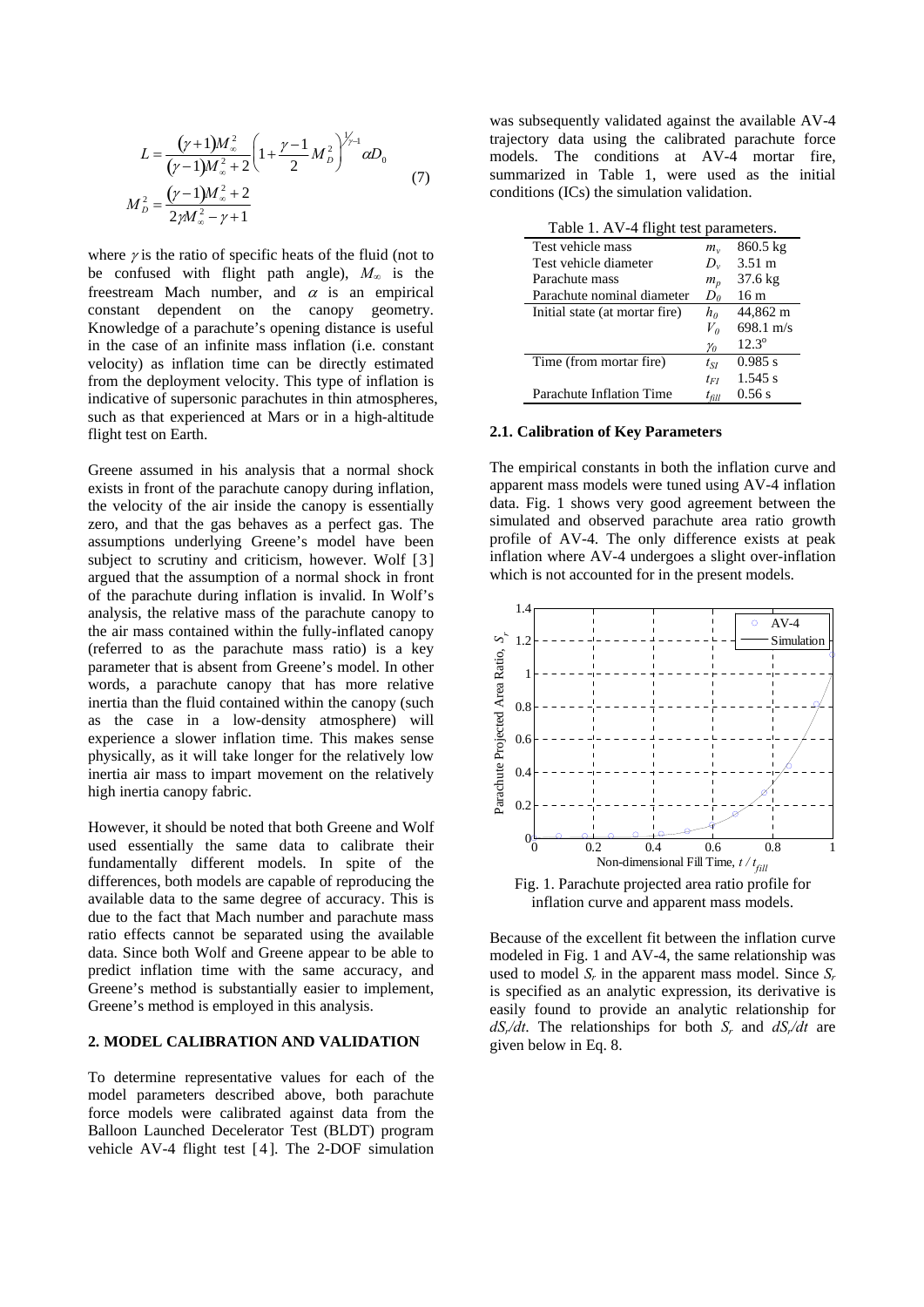$$
S_r = \left(\frac{t - t_{SI}}{t_{FI} - t_{SI}}\right)^5
$$
  
\n
$$
\frac{dS_r}{dt} = \frac{5(t - t_{SI})^4}{(t_{FI} - t_{SI})^5}
$$
\n(8)

The empirical coefficient  $\alpha$  used in Greene's inflation distance model was calibrated to match the actual AV-4 inflation time. A summary of the observed AV-4 data and the calibrated empirical terms for each model is given below in [Table 2](#page-3-0).

<span id="page-3-0"></span>Table 2. Summary of model calibration values.

| AV-4 flight data      | p.max               | 72,043 N |
|-----------------------|---------------------|----------|
|                       | $t_{\mathit{fill}}$ | 0.560 s  |
| Inflation curve model | $C_{\rm r}$         | 1.529    |
| parameters            | n                   | 5        |
|                       | $F_{p,max}$         | 72,064 N |
| Apparent mass model   | $k_0$               | 1.426    |
| parameters            | $F_{p,max}$         | 72,045 N |
|                       | S,                  | Eq. 8    |
|                       | $dS_{\nu}/dt$       | Eq. 8    |
| Opening distance      | $\alpha$            | 7.39     |
| parameters            | $t_{\mathit{fill}}$ | 0.560 s  |

## **2.2. Trajectory Validation**

Using the ICs prescribed in [Table 1,](#page-2-0) a trajectory simulation was conducted and compared to AV-4 flight data, shown in Fig.  $2a - 2c$ .

<span id="page-3-1"></span>



Fig. 2. Trajectory comparison of simulation vs. AV-4 flight data.

In general, [Fig. 2](#page-3-1) shows good agreement between the AV-4 flight test data and the simulation until about 10 sec. This deviation after 10 sec was also observed by Talay [[5](#page-7-1)], who cited winds during the test flight (which were not modeled) as the primary culprit.

#### **3. EARTH FLIGHT TEST OPTIMIZATION**

The goal of this analysis is to develop optimized flight test trajectories on Earth that can accurately reproduce the parachute peak load and load time history experienced by the parachute during inflation on Mars. The optimization problem to generate these trajectories is posed as:

Minimize:

$$
F(\overline{x}) = \int_{t_{FI}}^{t_{M=1.5}} \left( F_p \Big|_{Earth} - F_p \Big|_{Mars} \right)^2 dt
$$

Subject to:

$$
F_{p,max}\Big|_{Earth} = F_{p,max}\Big|_{Mars}
$$

 $\left. \frac{d}{dt} \right|_{M=1.5} \left| \frac{1}{\text{Earth}} - t_{M=1.5} \right|_{Mars} \leq tol$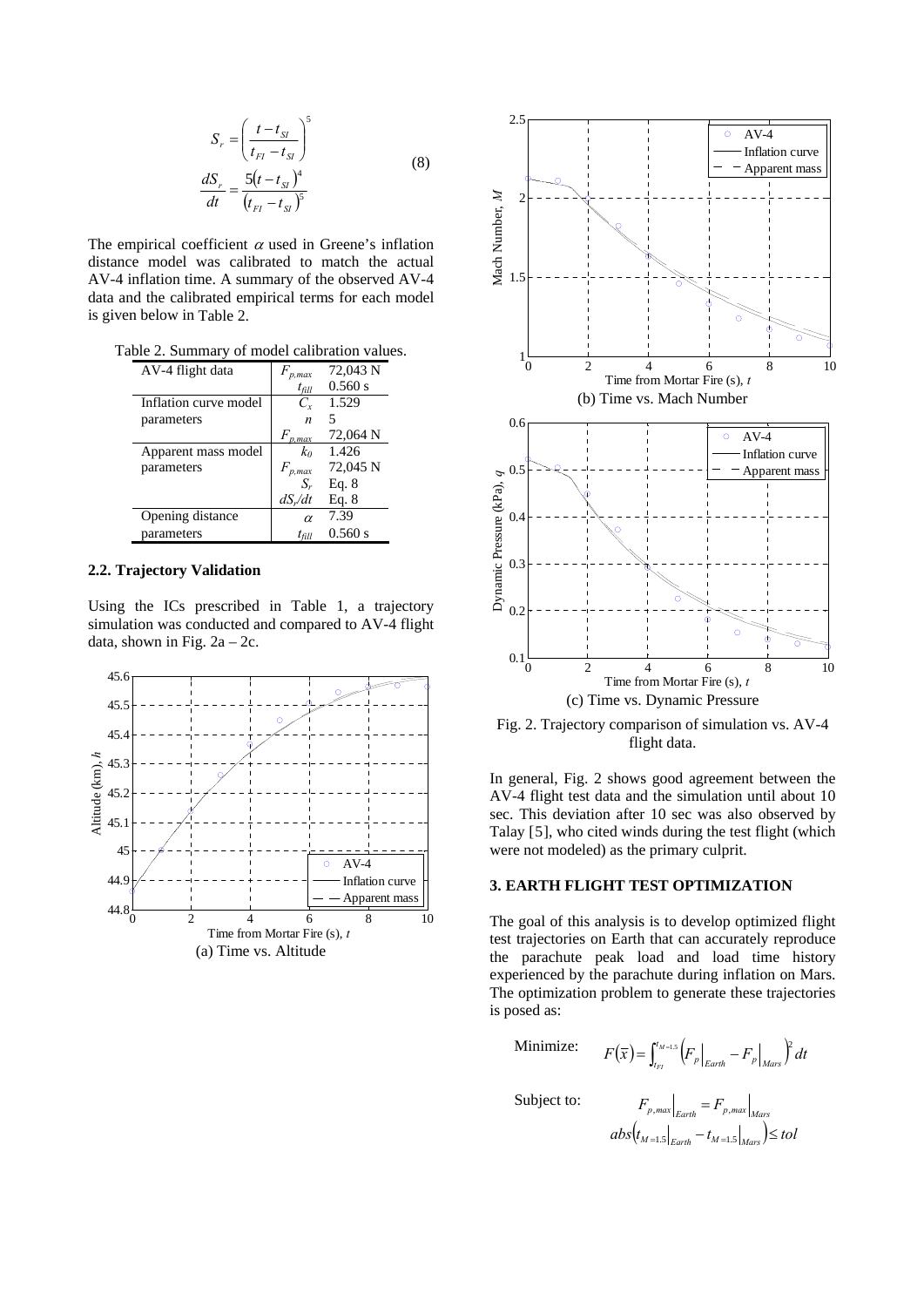Design  
Variables:  

$$
\overline{x} = \begin{cases} m_v \\ h_0 \\ \gamma_0 \end{cases}
$$

#### **3.1. Design Variables**

In an actual Earth flight test, there are realistically three parameters that can be controlled in order achieve the desired flight conditions: the mass of the test vehicle  $(m_v)$ , the altitude at which the parachute begins inflation  $(h_0)$ , and the flight path angle at the start of parachute inflation  $(\gamma_0)$ . These three parameters represent the design variables in the optimization posed above.

#### **3.2. Constraints**

The two constraints of the optimization problem represent the two most important parameters to match in the flight test of a parachute. The peak load  $(F_{p,max})$ is the greatest force which the parachute must withstand, which is important for parachute structural qualification. Thus, the peak load at Earth  $\left| F_{p,\text{max}} \right|_{E_{\text{max}}}$ must be equal to the peak load experienced at Mars  $(F_{p,\text{max}})$ . The duration between full inflation and the point at which the system decelerates to Mach 1.5  $(t_{M=1.5})$  is also important. Above Mach 1.5, a DGB canopy typically exhibits rapid opening and collapsing oscillations, with each oscillation subjecting the parachute large amplitude cyclic loads. Around Mach 1.5, the parachute achieves a stable canopy shape, ending the cyclic loads. A tolerance factor (*tol*) of  $\pm 10\%$  of the reference  $t_{M=1.5}$  is used because exact agreement is not possible (see Section [5.4](#page-6-0)) and a 10% agreement in an actual flight test would be sufficient.

#### **3.3. Objective Function**

<span id="page-4-0"></span>Matching the time to Mach 1.5 does not guarantee that the loads experienced during this time will be similar. Thus, the objective function attempts to minimize the sum square error in parachute load between the Earth and Mars trajectories to *most closely* reproduce the force time history between full inflation and Mach 1.5.

#### **4. REFERENCE MARS TRAJECTORIES**

To investigate the potential requirements for future parachute qualification, a large payload of 4000 kg was assumed to enter into the Mars atmosphere and deploy a 30 m nominal diameter DGB parachute at Mach 3. The trajectories were started at parachute line stretch (i.e. Mach 3) and considered four flight path angles,  $\gamma_{Mars} = 0^{\circ}$ , -15°, -30°, and -45°, with a deployment altitude such that allows the vehicle to decelerate to Mach 0.8 at 5,000 m altitude. The rationale behind achieving Mach 0.8 at 5,000 m altitude is based on the

work by Braun and Manning [ [6](#page-7-1) ]. By utilizing a supersonic parachute at Mach 3 to decelerate the vehicle to Mach 0.8 at 5,000 m altitude, there will be ample timeline to complete the descent and landing sequence. [Fig. 3](#page-4-0) presents the descent trajectory and load profile for the  $\gamma_{Mars} = -30^{\circ}$  case.



Fig. 3. Mars trajectory and parachute load time history for  $\gamma_{Mars} = -30^\circ$ .

[Table 3](#page-5-0) lists the peak load experienced during each case and the time from peak load to Mach 1.5. The longer  $t_{M=1.5}$  time is due to the fact that the apparent mass trajectories are initiated at a higher altitude than the inflation curve trajectories (to achieve the Mach 0.8 at 5,000 m condition), which effectively translates into less density to decelerate the vehicle.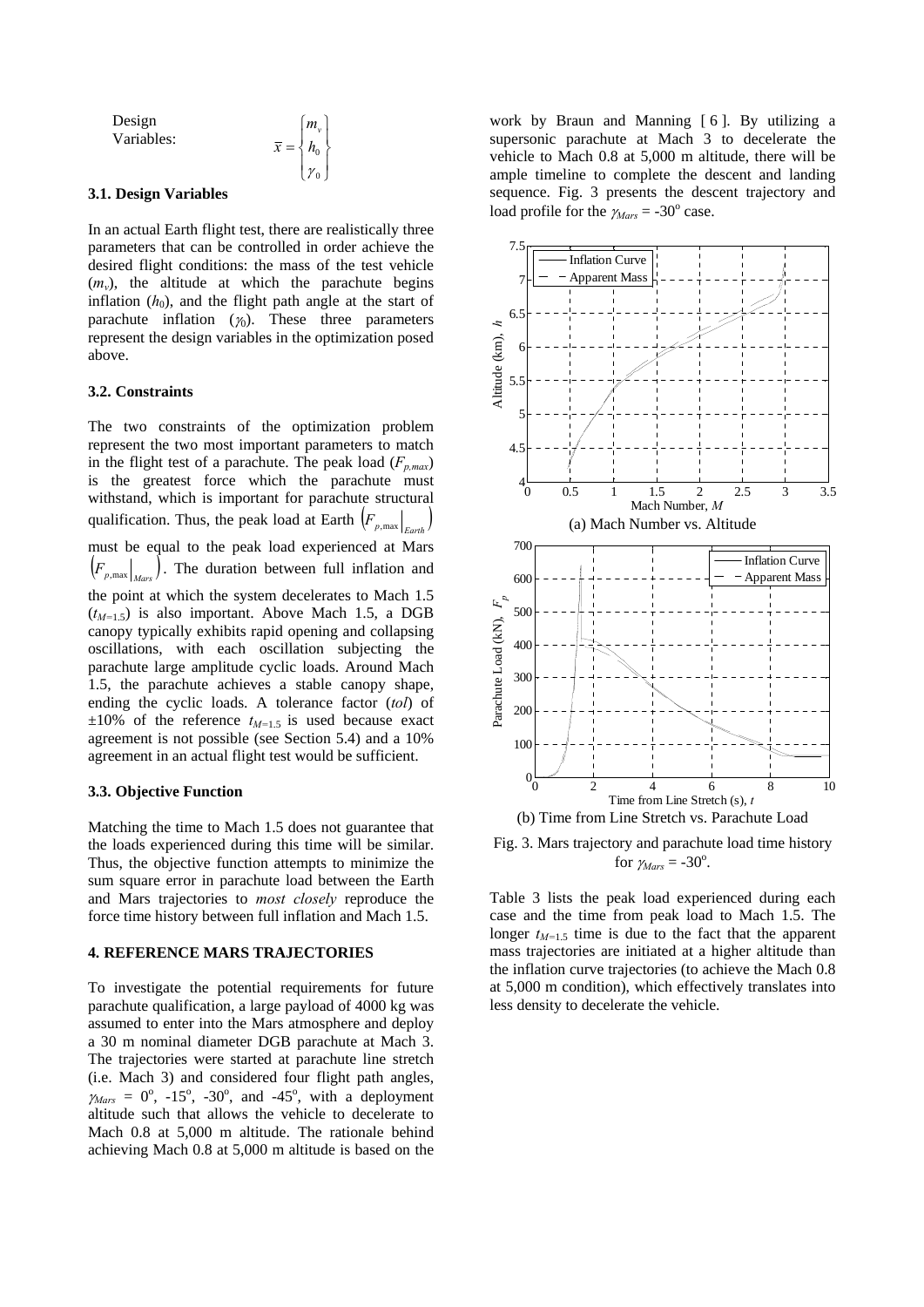<span id="page-5-1"></span><span id="page-5-0"></span>Table 3. Pertinent parameters from Mars trajectory.

|                | <b>Inflation Curve</b> |             | <b>Apparent Mass</b> |             |
|----------------|------------------------|-------------|----------------------|-------------|
| YMars          | $F_{p,max}$            | $t_{M=1.5}$ | $F_{p,max}$          | $t_{M=1.5}$ |
| $(\text{deg})$ | (kN                    | (sec)       | (kN)                 | (sec)       |
| $0^{\circ}$    | 729.8                  | 2.79        | 732.9                | 2.96        |
| $-15^{\circ}$  | 682.6                  | 3.01        | 685.9                | 3.19        |
| $-30^\circ$    | 639.1                  | 3.22        | 641.3                | 3.43        |
| $-45^\circ$    | 598.3                  | 3.43        |                      | 3.65        |

## **5. RESULTS**

## **5.1. System Reponses**

There are three parameters (referred to as system responses) that are of interest from the simulation:  $\Delta F_{p,max}$ ,  $\Delta t_{M=1.5}$ , and  $\Delta F_{p,avg}$ . The difference in peak opening load, expressed as a percent difference from the reference Mars value, is represented by  $\Delta F_{p,max}$ . The difference in time between full inflation and Mach 1.5, expressed as a percent, is represented by  $\Delta t_{M=1.5}$ . Finally, the difference in the time-averaged parachute load between full inflation and Mach 1.5, expressed as a percent of the reference Mars value, is represented by Δ*Fp,avg*. This average parachute load is used in lieu of the optimization objective function  $F(\bar{x})$  as a measure of the "goodness" of the optimization because it is hard to determine the relative magnitude of a "good" sum square error. It is easier to understand and compare the relative magnitudes of the average parachute load, which can be plotted on the same chart as the parachute load profile.

Negative response values indicate that the given response at Mars is larger than that at Earth. For example, a negative  $\Delta F_{p,max}$  indicates that the peak opening load experienced during Mars descent is greater than the peak opening load obtained during the Earth flight test. "Good" responses are defined as less than a 10% difference between Earth and Mars.

## **5.2. Optimization of Earth Flight Test Trajectories to Match the Reference Mars Peak Opening Load**

A set of Earth flight test initial conditions (ICs) was optimized for each reference Mars trajectory and each parachute force model. These optimal Earth flight test ICs, which occur at line stretch (defined as the start of parachute inflation), and the subsequent system responses are summarized in [Table 4.](#page-5-1) The resulting parachute load profiles are shown in [Fig. 4.](#page-6-1)

Table 4. Optimized flight test parameters for

| $\gamma_{Mars} = -30$ deg. |                           |                         |  |  |
|----------------------------|---------------------------|-------------------------|--|--|
|                            | <b>Inflation</b><br>Curve | Apparent<br><b>Mass</b> |  |  |
| $m_v$ (kg)                 | 2,908.2                   | 2,424.5                 |  |  |
| $h_0$ (km)                 | 39,103                    | 40.234                  |  |  |
| $\gamma_0$ (deg)           | 1.62                      | $-45.3$                 |  |  |
| $\Delta F_{p,max}$         | 0.0%                      | 0.0%                    |  |  |
| $\Delta t_{M=1}$ 5         | 7.63%                     | $-8.76%$                |  |  |
| $\Delta F_{p,avg}$         | 0.0%                      | $-0.87%$                |  |  |

The results in [Table 4](#page-5-1) show that the optimal set of initial conditions using the inflation curve model differs substantially from those obtained using the apparent mass model. Do the parachute force models differ greatly in their results or do the constraints force the optimizer to a different solution based on a small difference in the parachute force modeling? Results show that the latter case is true. Two simulations were conducted with the ICs swapped – the inflation curve model was utilized with the ICs obtained from the apparent mass optimization and vice versa. The results of these swapped simulations show that the two force models generate similar results given the same initial conditions. Furthermore, it appears that the ICs optimized using the inflation curve model appear to generate a better match to the reference Mars load profile for both force models.

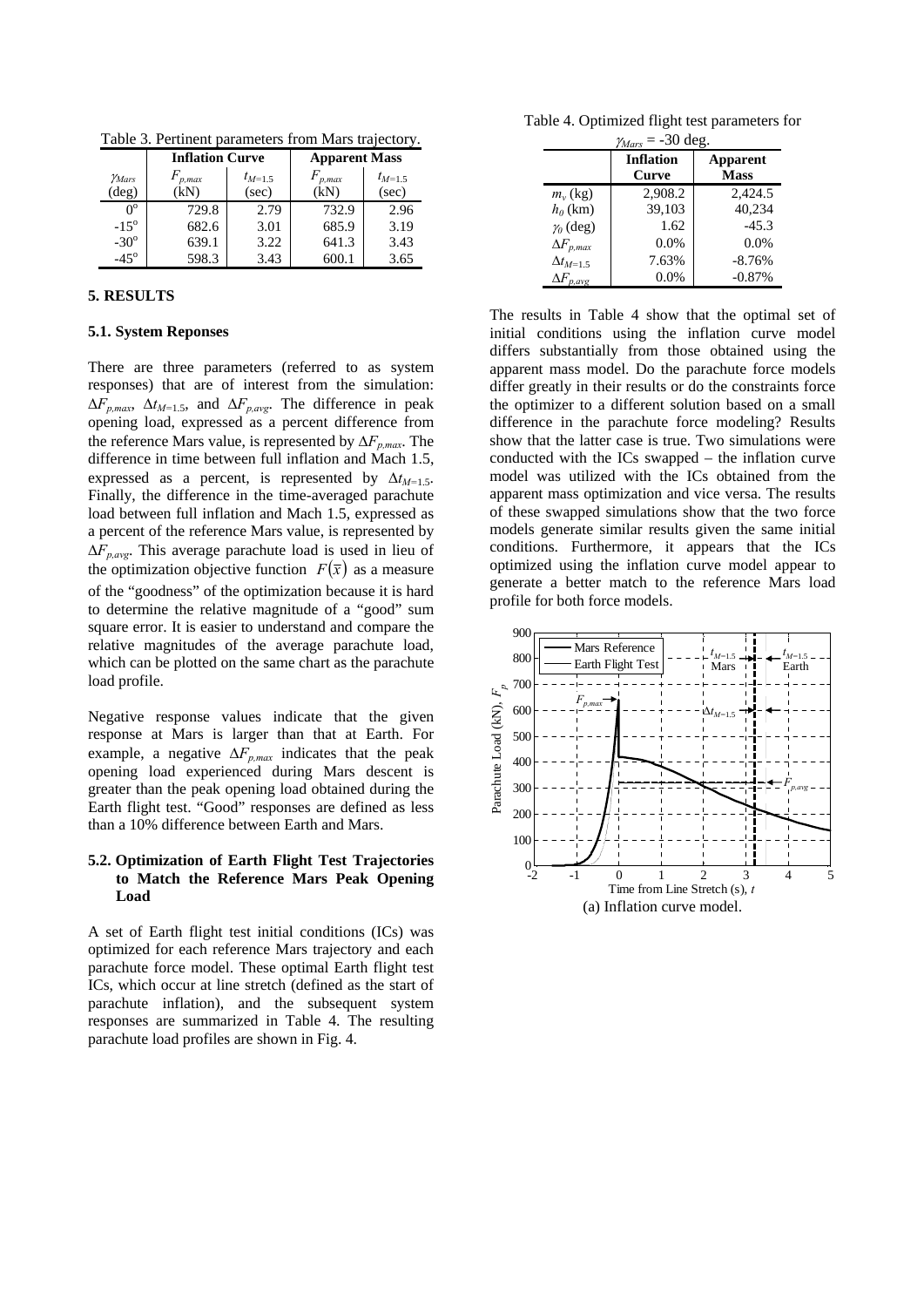

<span id="page-6-0"></span>Fig. 4. Parachute load curves for <sup>γ</sup>*Mars* = -30 deg.

#### <span id="page-6-1"></span>**5.3. Acceptable Range of Test Vehicle Masses**

Given the results in [Fig. 4,](#page-6-1) it appears that acceptable flight conditions (defined as within  $\pm 10\%$  response difference from the reference) can be obtained for multiple test vehicle masses by flying a different trajectory. If this is true, then the test vehicle does not necessarily have to be ballasted to a specific mass in order to achieve the goals of the test flight – a change in trajectory will accomplish the same ends. To investigate this, initial flight path angles and altitudes are optimized for a range of test vehicle masses to determine their affect on the flight test responses. The resulting optimal combinations of flight path angle and test vehicle mass are shown in [Fig. 5.](#page-6-2) Although not shown, optimal altitudes varied from 40 km for the lightest vehicle to 38 km for the heaviest.



<span id="page-6-3"></span><span id="page-6-2"></span>The solid curves in the plot show the optimal parachute deployment flight path angle for a given test vehicle mass for each parachute force model. Along the solid lines, both  $\Delta F_{p,max}$  and  $\Delta F_{p,ave}$  are within  $\pm 10\%$  of the

reference Mars value. However, the  $\Delta t_{M=1.5}$  value exceeds ±10% of the Mars reference value outside of the horizontal dotted lines shown in [Fig. 5.](#page-6-2) Test vehicle mass is bounded on the low end by the  $\Delta t_{M=1.5}$ constraint on the inflation curve optimization and bounded on the high end by the apparent mass optimization. Results show that a test vehicle ranging between about 2,500-2,700 kg will enable good responses during a flight test.

## **5.4. Sensitivity to Non-Optimal Flight Test Conditions**

Because of uncertainties in the test environment, it may not be possible to fly an optimal trajectory. In order to assess the impact of a non-optimal flight test on the system responses, a design of experiments was performed over a range of flight path angles and altitudes for a fixed test vehicle mass. Contours representing the flight test design space are shown in [Fig. 6](#page-6-3).



Fig. 6. Earth flight test design space for  $m_v = 2900 \text{ kg}$  and  $\gamma_{Mars} = -30 \text{ deg}$ .